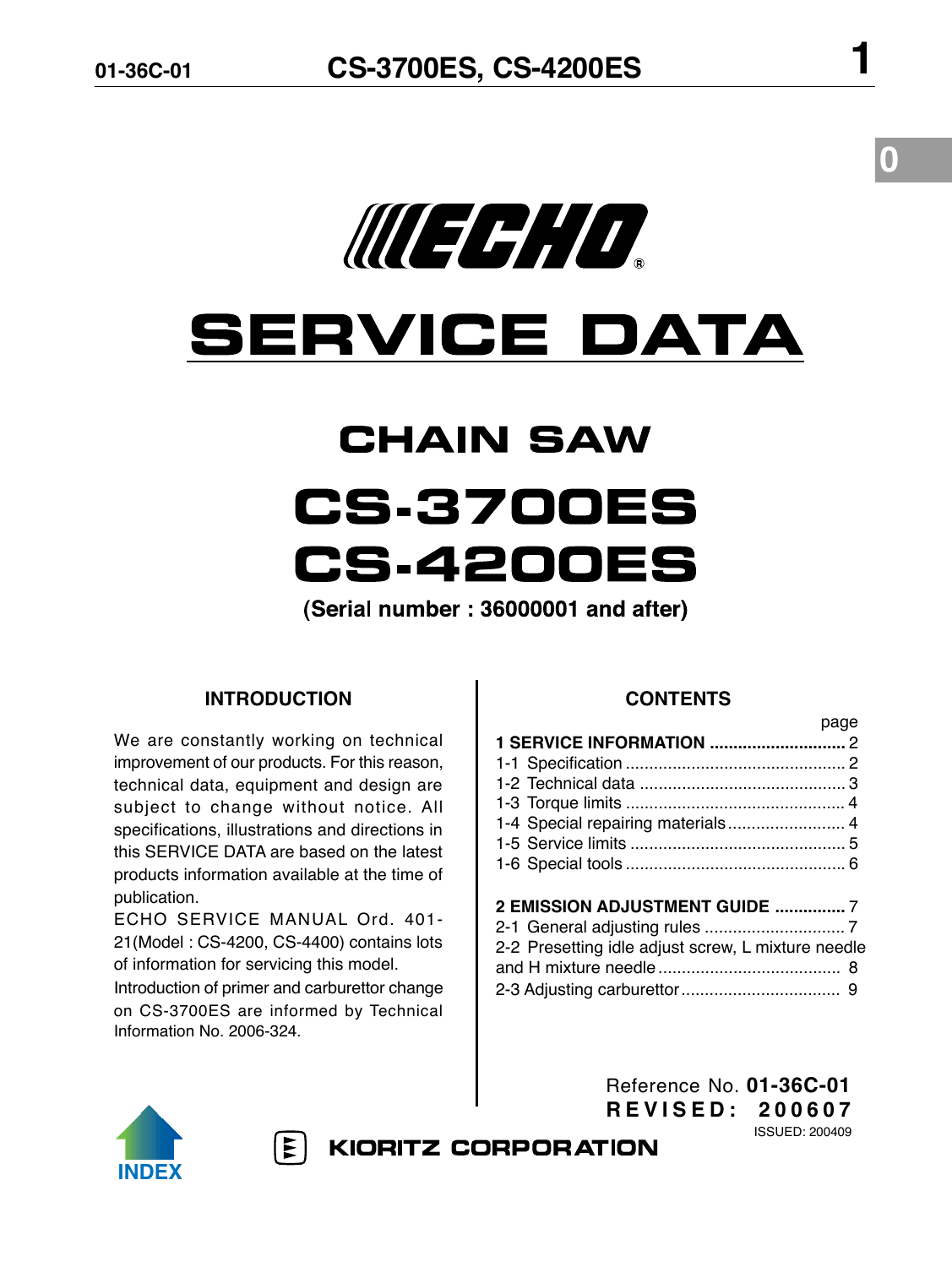#### **1 SERVICE INFORMATION**

## **1-1 Specifications**

| <b>Model</b>                           |                                   |                                           | <b>CS-3700ES</b>                                | <b>CS-4200ES</b>                                    |
|----------------------------------------|-----------------------------------|-------------------------------------------|-------------------------------------------------|-----------------------------------------------------|
| Dimensions Length*                     |                                   | mm(in)                                    |                                                 | 383 (15.1)                                          |
|                                        | Width<br>mm(in)                   |                                           | 238 (9.4)                                       |                                                     |
|                                        | Height                            | mm(in)                                    | 270                                             | (10.6)                                              |
| Dry weight*                            |                                   | kg(lb)                                    |                                                 | 4.4(9.7)                                            |
| Engine                                 | <b>Type</b>                       |                                           |                                                 | KIORITZ, air-cooled, two-stroke, single cylinder    |
|                                        |                                   |                                           | Ventilated piston                               |                                                     |
|                                        | Rotation                          |                                           | Clockwise as viewed from the output end         |                                                     |
|                                        | Displacement                      | cm <sup>3</sup> (in <sup>3</sup> )        | 35.8 (2.19)                                     | 39.6 (2.42)                                         |
|                                        | <b>Bore</b>                       | mm(in)                                    | 39 (1.54)                                       | (1.61)<br>41                                        |
|                                        | <b>Stroke</b>                     | mm(in)                                    | 30(1.18)                                        | 30(1.18)                                            |
|                                        | Compression ratio                 |                                           | 7.4                                             | 7.45                                                |
| Carburettor                            | <b>Type</b>                       |                                           |                                                 | Diaphragm horizontal-draught with auto-return choke |
|                                        | Model                             |                                           | <b>WT-416C</b>                                  | Walbro WT-594                                       |
|                                        |                                   |                                           | Walbro WT-812 with primer**                     |                                                     |
|                                        | Venturi size-Throttle bore mm(in) |                                           |                                                 | 13.5 - 15.85 (0.532 - 0.624)                        |
| Ignition<br><b>Type</b>                |                                   | CDI (Capacitor discharge ignition) system |                                                 |                                                     |
|                                        | Spark plug                        |                                           | <b>BPMR7A</b>                                   | RCJ6Y                                               |
| <b>Starter</b><br><b>Type</b>          |                                   | ES (Effortless-start)                     |                                                 |                                                     |
|                                        | Rope diameter x length            | mm(in)                                    | $3.0 \times 830$ (0.12 x 32.7)                  |                                                     |
| Fuel                                   | <b>Type</b>                       |                                           |                                                 | Premixed two-stroke fuel                            |
|                                        | Mixture ratio                     |                                           | 50:1(2%)                                        |                                                     |
|                                        | Petrol                            |                                           | Minimum 89 octane petrol (RON)                  |                                                     |
|                                        | Two-stroke air cooled engine oil  |                                           | ISO-L-EGD (ISO/CD13738), JASO FC                |                                                     |
|                                        | Tank capacity                     | $L$ (U.S.fl.oz.)                          |                                                 | 0.41(13.9)                                          |
| Clutch                                 | <b>Type</b>                       |                                           | Centrifugal, 3-shoe slide with 3-tension spring |                                                     |
| Guide bar / Saw chain lubrication type |                                   | Automatic with volume adjuster            |                                                 |                                                     |
| Oil                                    | Tank capacity<br>$L$ (U.S.fl.oz.) |                                           | 0.24(8.1)                                       |                                                     |
| Sprocket<br><b>Type</b>                |                                   | Spur                                      |                                                 |                                                     |
|                                        | Number of teeth                   |                                           | 7                                               |                                                     |
|                                        | Pitch                             | in                                        | 0.325                                           |                                                     |

\* Without guide bar and saw chain.

\*\* Primer is installed on switch bracket since serial number 36008701 on CS-3700ES.

| <b>Cutting devices</b> |                       |    |            |            |            |
|------------------------|-----------------------|----|------------|------------|------------|
| Guide bar              | Type                  |    | 33RD58-325 | 38RD58-325 | 43RD58-325 |
|                        | Called length         | cm | 33         | 38         | 43         |
|                        | Gauge                 | in |            | 0.058      |            |
| Saw chain              | Number of drive links |    | 56         | 64         | 72         |
|                        | Pitch                 | in | 0.325      |            |            |
|                        | Gauge                 | in | 0.058      |            |            |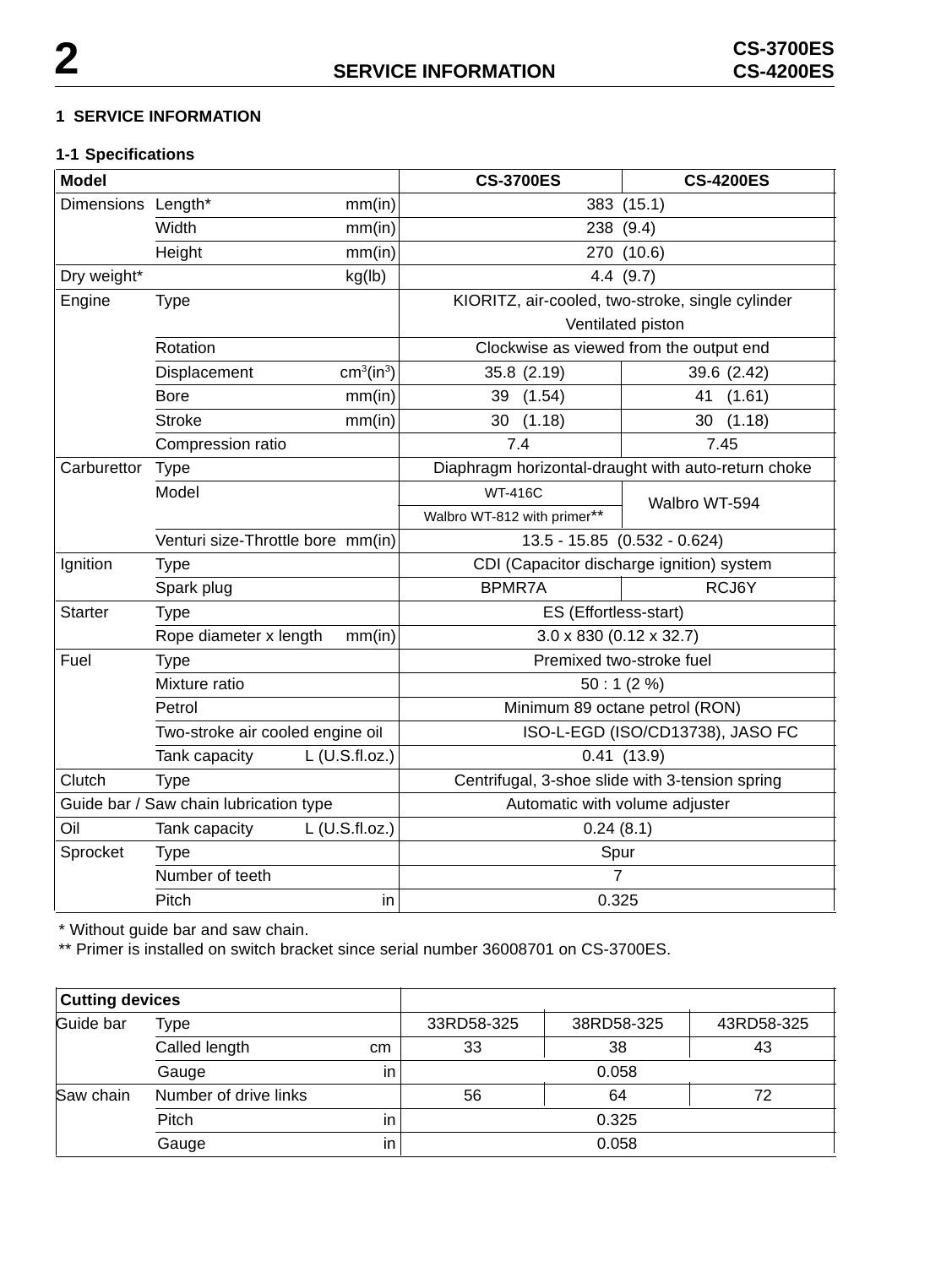#### **1-2 Technical data**

| <b>Model</b>                                               | <b>CS-3700ES</b>                   | <b>CS-4200ES</b>                      |
|------------------------------------------------------------|------------------------------------|---------------------------------------|
| Engine                                                     |                                    |                                       |
| Idling speed<br>r/min                                      |                                    | 2300 - 3000                           |
| Operating speed*<br>$r/m$ in                               | 8500 - 9000                        |                                       |
| High speed (No load full throttle)*<br>$r/m$ in            | 11500 - 12500                      |                                       |
| Clutch engagement speed*<br>r/min                          | 3500 - 4300                        |                                       |
| Compression pressure<br>MPa (kgf/cm <sup>2</sup> ) (psi)   | 1.0(10)(145)                       | 1.15(11.5)(165)                       |
| Ignition system                                            |                                    |                                       |
| Spark plug gap<br>mm(in)                                   |                                    | $0.6 - 0.7$ $(0.024 - 0.028)$         |
| Minimum secondary voltage at 1000 r/min<br>kV              | 15                                 |                                       |
| Secondary coil resistance<br>$k\Omega$                     |                                    | $1.7 - 2.2$                           |
| Pole shoe air gaps<br>mm(in)                               |                                    | $0.35 - 0.45$ (0.014 - 0.018)         |
| <b>BTDC</b><br>Ignition timing<br>at 1500 r/min            |                                    | 25                                    |
| Carburettor                                                | <b>WT-416C</b><br><b>WT-812</b>    | <b>WT-594</b>                         |
| turns in**<br>Idle adjust screw initial setting            | 11/8<br>13/4                       | 13/8                                  |
| L mixture needle initial setting<br>turns back             | 11/4                               | 11/4                                  |
| turns back<br>H mixture needle initial setting             | 3<br>31/2                          | 25/8                                  |
| MPa (kgf/cm <sup>2</sup> ) (psi)<br>Test Pressure, minimum |                                    | 0.05(0.5)(7.0)                        |
| Metering lever height<br>mm(in)                            |                                    | 1.65 (0.06) lower than diaphragm seat |
| Chain oil discharge volume at 7000 r/min                   | Adjustable: 1.5 - 13 (0.05 - 0.40) |                                       |
| mL/min(U.S.fl.oz./min)                                     |                                    | (Factory set 7 mL/min)                |

BTDC: Before top dead centre.

\*With 38cm guide bar and saw chain.

\*\*Set idle adjust screw to contact throttle plate before initial setting.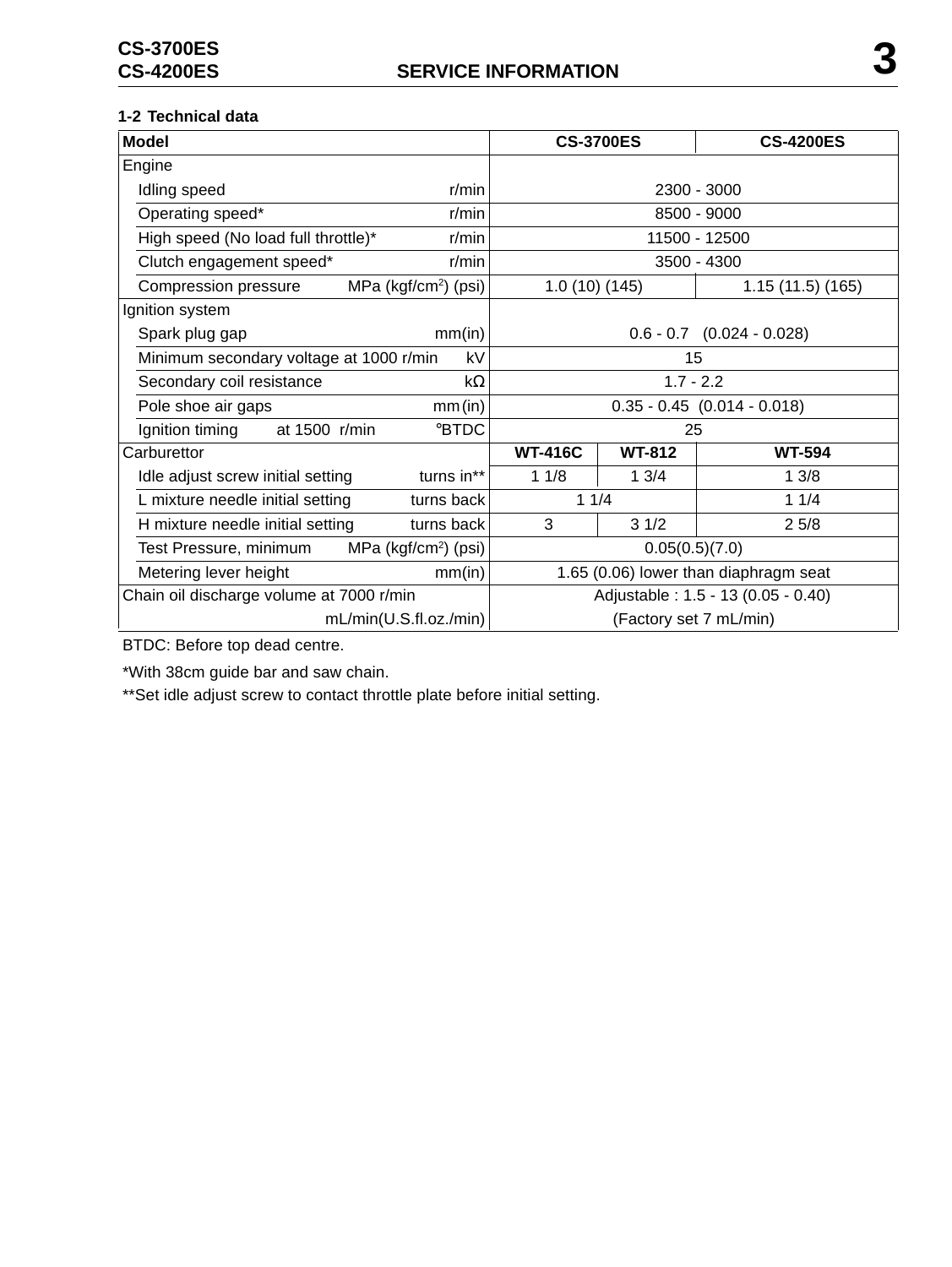# **1-3 Torque limits**

| Descriptions                 |                          | <b>Size</b>     | kgf•cm      | N•m         | in•lbf      |
|------------------------------|--------------------------|-----------------|-------------|-------------|-------------|
| <b>Starter</b>               | Starter pawl             | $M5*$           | $40 - 60$   | $4 - 6$     | $35 - 50$   |
| system                       | Starter case             | M4              | $10 - 20$   | $1 - 2$     | $9 - 18$    |
| Ignition                     | Magneto rotor (Flywheel) | M <sub>8</sub>  | 200 - 240   | $20 - 24$   | 175 - 210   |
| system                       | Ignition coil            | M <sub>5</sub>  | $50 - 75$   | $5.0 - 7.5$ | $45 - 65$   |
|                              | Spark plug               | M <sub>14</sub> | $150 - 170$ | $15 - 17$   | $130 - 150$ |
| Fuel                         | Carburettor              | M <sub>5</sub>  | $25 - 35$   | $2.5 - 3.5$ | $22 - 30$   |
| system                       | Intake bellows           | M <sub>5</sub>  | $30 - 45$   | $3.0 - 4.5$ | $26 - 40$   |
| Clutch                       | Clutch hub               | LM 10           | $300 - 400$ | $30 - 40$   | 260 - 350   |
| Engine                       | Crankcase                | $M5^{*}$        | $70 - 110$  | $7 - 11$    | $60 - 95$   |
|                              | Engine mount             | M <sub>5</sub>  | $70 - 110$  | $7 - 11$    | $60 - 95$   |
|                              | Muffler                  | M <sub>5</sub>  | $70 - 100$  | $7 - 10$    | $60 - 90$   |
| <b>Others</b>                | Auto-oiler               | M4              | $15 - 25$   | $1.5 - 2.5$ | $13 - 22$   |
|                              | Front handle             | $M5**$          | $45 - 65$   | $4.5 - 6.5$ | $40 - 55$   |
|                              | Cushion<br>Front         | M <sub>5</sub>  | $30 - 40$   | $3 - 4$     | $26 - 35$   |
|                              | Rear                     | M4              | $35 - 50$   | $3.5 - 5$   | $30 - 45$   |
|                              | Brake lever (Hand guard) | M <sub>5</sub>  | $25 - 45$   | $2.5 - 4.5$ | $22 - 40$   |
|                              | Chain catcher            | $M5**$          | $20 - 40$   | $2 - 4$     | $18 - 35$   |
|                              | Guide bar                | M8              | 200 - 230   | $20 - 23$   | $175 - 200$ |
| Regular bolt, nut, and screw |                          | M <sub>3</sub>  | $6 - 10$    | $0.6 - 1$   | $5 - 9$     |
|                              |                          | M4              | $15 - 25$   | $1.5 - 2.5$ | $13 - 22$   |
|                              |                          | M <sub>5</sub>  | $25 - 45$   | $2.5 - 4.5$ | $22 - 40$   |
|                              |                          | M <sub>6</sub>  | 45 - 75     | $4.5 - 7.5$ | $40 - 65$   |

LM: Left-hand thread \*Apply thread locking sealant (See below) \*\* Tapping screw

† The torque differences among four bolts should not exceed 20 kgf•cm (2N•m, 17in•lbf) on one cylinder or crankcase.

### **1-4 Special repairing materials**

| Material                                   | Location                         | <b>Remarks</b>                             |  |
|--------------------------------------------|----------------------------------|--------------------------------------------|--|
| Adhesive<br>Ball bearing outer / crankcase |                                  | Loctite #675 or equivalent                 |  |
|                                            | Cushion (Small: 4pcs)            | Loctite #424 or equivalent                 |  |
| Liquid gasket                              | Crankcase seams                  | Loctite #515 or equivalent                 |  |
| Thread locking sealant                     | Starter pawl screws              | Loctite #242, ThreeBond 1324 or equivalent |  |
| Grease                                     | Auto-oiler worm                  |                                            |  |
|                                            | Clutch needle bearing            |                                            |  |
|                                            | Rear handle cushion              | Lithium based grease                       |  |
|                                            | Rewind spring                    |                                            |  |
|                                            | Starter center shaft             |                                            |  |
|                                            | Chain brake (metal contact part) | Molybdenum grease (approx. 1 gram)         |  |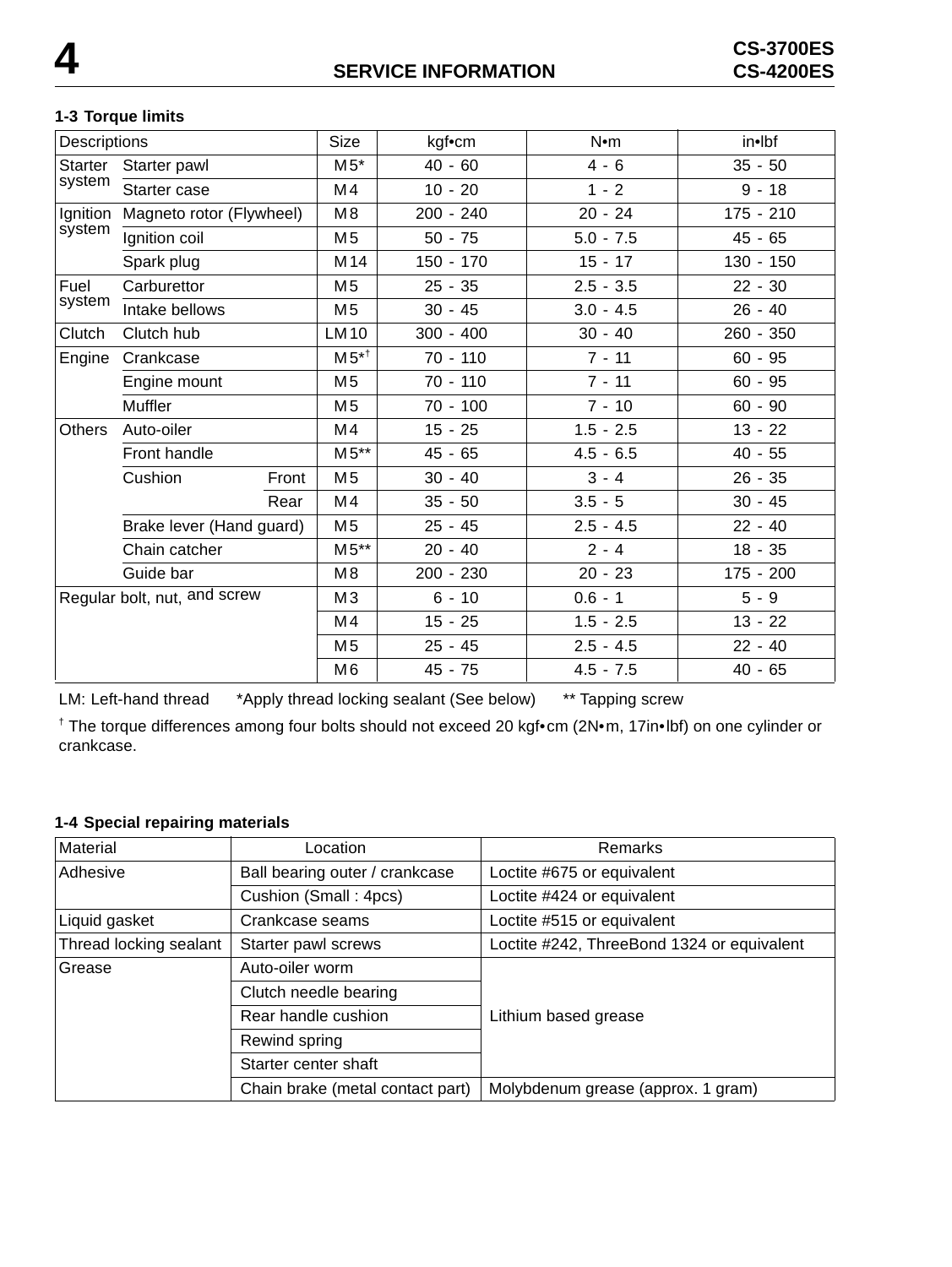# **1-5 Service Limits**



|   |                            |       |                                                | (in)<br>mm    |
|---|----------------------------|-------|------------------------------------------------|---------------|
| A | Cylinder bore              |       | When plating is worn and aluminium can be seen |               |
| B | Piston outer diameter      | Min.  | 38.91 (1.53)                                   | 40.94 (16.12) |
| С | Piston pin bore            | Max.  | 9.030                                          | (0.356)       |
| D | Piston ring groove         | Max.  | 1.6                                            | (0.063)       |
| Е | Piston ring side clearance | Max.l | 0.1                                            | (0.004)       |
| F | Piston pin outer diameter  | Min.  | 8.98                                           | (0.353)       |
| G | Piston ring width          | Min.  | 1.45                                           | (0.057)       |
| н | Piston ring end gap        | Max.  | 0.5                                            | (0.02)        |
| K | Con-rod small end bore     | Max.  | 12.125                                         | (0.477)       |
|   | Crankshaft runout          | Max.  | 0.05                                           | (0.002)       |
| M | Sprocket bore              | Max.  | 12.98                                          | (0.511)       |
| N | Clutch drum bore           | Max.  | 71.5                                           | (2.81)        |
| P | Sprocket wear limit        | Max.  | 0.5                                            | (0.02)        |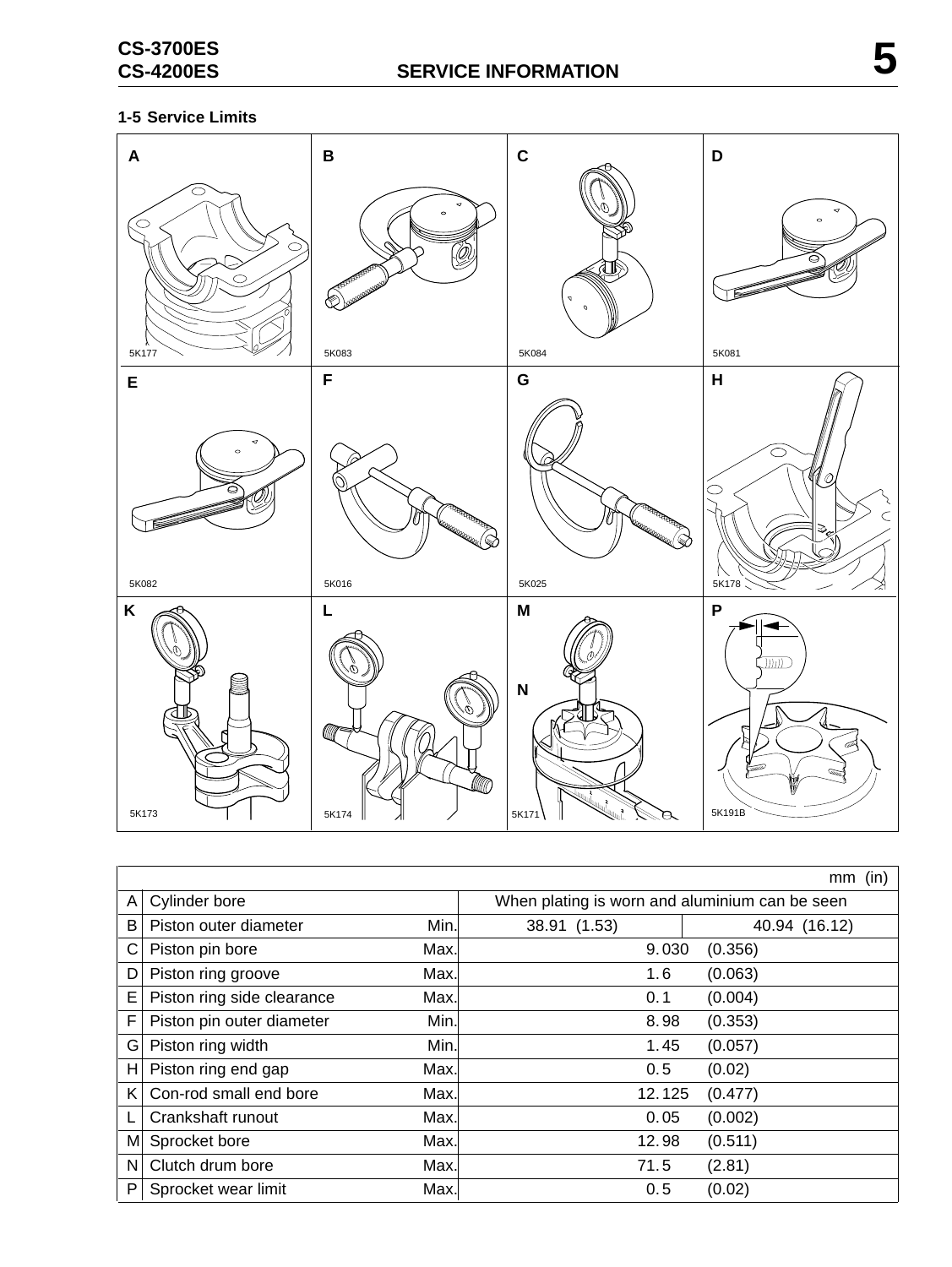# **SERVICE INFORMATION CS-3700ES 6 CS-4200ES**

### **1-6 Special tools**



| Key <sub>l</sub> | <b>Part Number</b> | <b>Description</b>   | Used for:                                                  |
|------------------|--------------------|----------------------|------------------------------------------------------------|
| 1                | 897801-33330       | Tachometer PET-1000  | Measuring engine speed to adjust carburettor               |
| 2                | 895612-79920       | L-hex wrench (3 mm)  | Removing and installing hex. socket bolt (M4)              |
| 3                | 895610-79920       | L-hex wrench (4 mm)  | Removing and installing hex. socket bolt (M5)              |
| 4                | 897501-03938       | Puller               | Removing magneto rotor                                     |
| 5                | 897505-16133       | Clutch tool          | Removing and assembling clutch assembly                    |
| 6                | 897537-30130       | Piston stopper       | Locking crankshaft rotation                                |
| $\overline{7}$   | 897563-19830       | Metering lever gauge | Measuring metering lever height on carburettor             |
| 8                | 897702-30131       | Piston pin tool      | Removing and installing piston pin                         |
| 9                | 897603-23030       | PTO shaft puller     | Removing PTO shaft                                         |
| 10               | 897708-19835       | Worm puller          | Removing auto-oiler worm                                   |
| 11               | Y089-000010        | Worm inserter        | Installing auto-oiler worm                                 |
| 12               | 897724-01361       | Spring pin tool      | Removing and installing spring pin (4 mm or 5/32 in dia.)  |
| 13               | 897726-09130       | Oil seal tool        | Installing oil seals                                       |
| 14               | 897800-79931       | Spark tester         | Checking ignition system                                   |
| 15               | 897803-30132       | Pressure tester      | Testing carburettor and crankcase leakage                  |
| 16               | 897826-16131       | Pressure rubber plug | Plugging intake port to test crankcase / cylinder leakages |
| 17               | 897827-16131       | Pressure plate       | Plugging intake port to test crankcase / cylinder leakages |
| 18               | 91007              | Compression gauge    | Measuring cylinder compression                             |
| 19               | 91019              | Limiter cap tool     | Removing and installing limiter cap                        |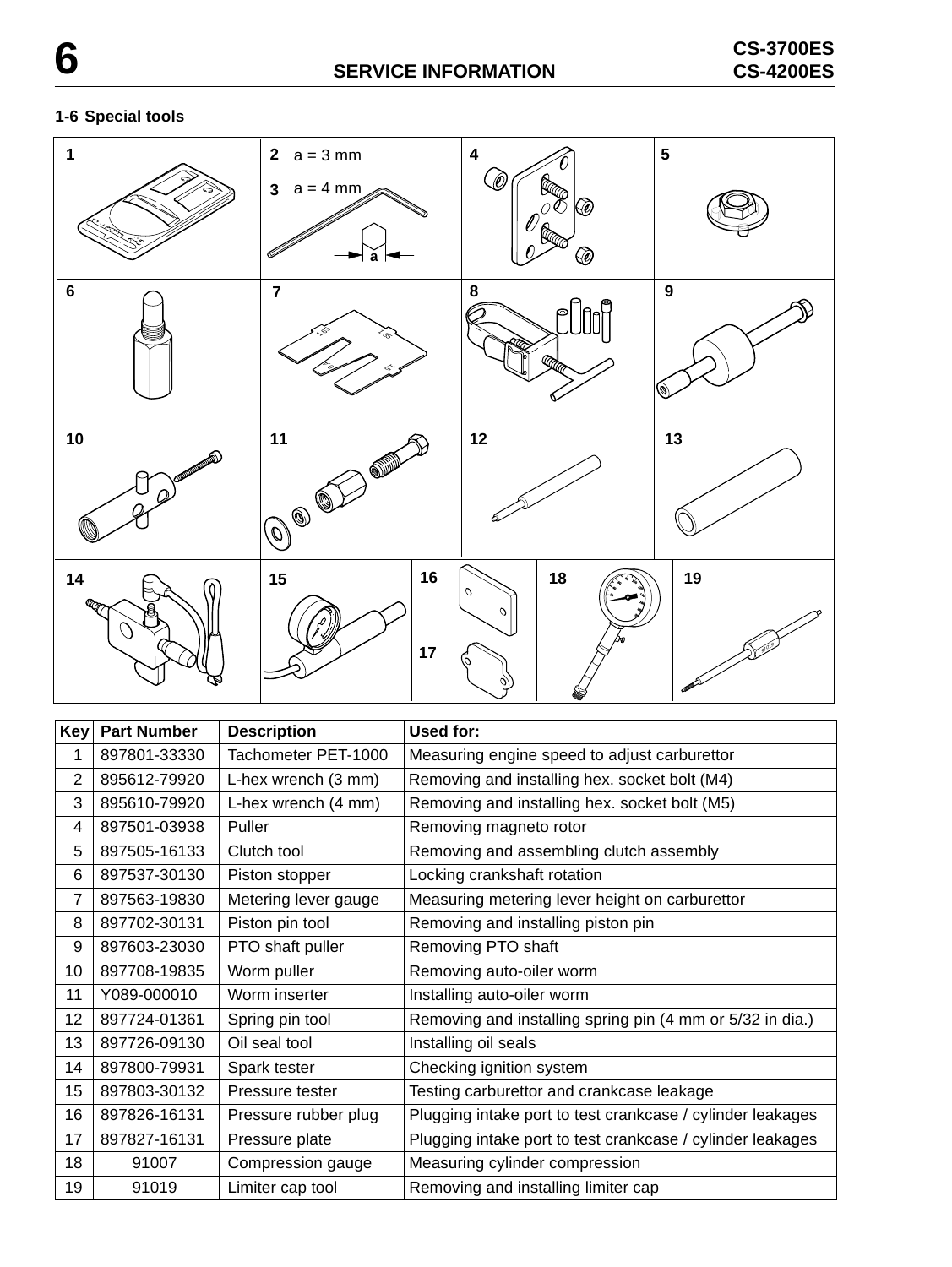#### **2 EMISSION ADJUSTMENT GUIDE**

#### **2-1 General adjusting rules**

A. Before starting the unit for adjustment, check the following items.

- 1. The correct spark plug must be clean and properly gapped.
- 2. The air filter element must be clean and properly installed.
- 3. The muffler exhaust port must be clear of carbon.
- 4. The fuel lines, tank vent and fuel filter are in good condition and clear of debris.

5. The fuel is fresh ( > 89 octane : RON) and properly mixed at 50 : 1 with "ISO L-EGD" or "JASO-FC" 2 stroke oil.

6. The recommended bar and chain must be installed, and properly tensioned.

**NOTE :** In order to achieve proper carburettor adjustment, 38 cm bar and chain should be installed on the unit. Otherwise serious engine damage will occur due to overspeeding.

B. Set L and H mixture needles full anticlockwise. Start and run engine for two minutes alternating engine speed between WOT and idle every 5 seconds. Adjust idle speed screw to 2,700 +/- 200 r/min. Adjust H mixture needle to 12,000 +/- 500 r/min. If engine does not run correctly after this adjustment, proceed to the next step 2-2.

**IMPORTANT : After adjusting carburettor according to the steps 2-2 and 2-3, the limiter cap(s) must be installed on L and H mixture needle(s) to comply with Emission Directive.**



# **2-2 Presetting idle adjust screw, L mixture needle and H mixture needle**

1. Turn the L and H mixture needles anticlockwise to rich side stop to align limiter cap tab (A) with locating slot (B), using 2.5 mm blade screwdriver.

**NOTE :** If cap tabs (A) misalign with locating slots (B), there is a chance to strip thread.



(continued)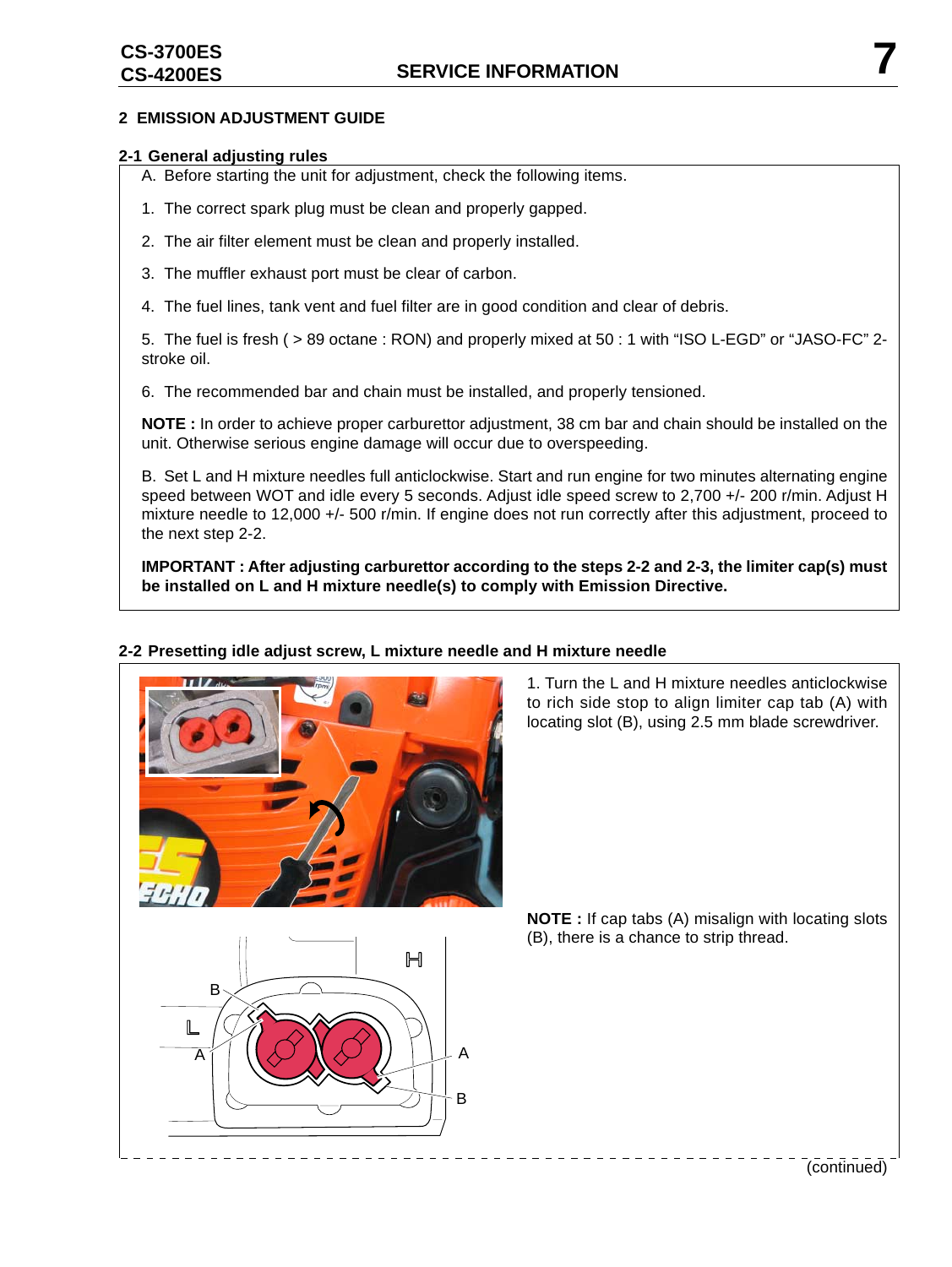#### 2-2 Presetting idle adjust screw, L mixture needle and H mixture needle (continued)









2. Screw threaded end of limiter cap tool 91019 with 2.5 mm left-hand thread into center hole of limiter cap anticlockwise until tab of the limiter cap just comes out of the locating slot.

#### **NOTE :** DO NOT COMPLETELY REMOVE LIMITER CAP FROM CARBURETOR!

 If the limiter cap was pulled out completely, there is a chance that the other mixture needle would turn and limiter cap tab would misalign with locating slot when screwing the limiter cap removal tool into center hole of the limiter cap. As a result, the thread of the limiter cap would be stripped. Use 3 mm diameter thread of wood screw to remove the stripped limiter cap.

3. Remove the limiter cap removal tool from the limiter cap by turning the tool clockwise, leaving the limiter cap in place.

4. Screw threaded end of limiter cap removal tool 91019 into center hole of the other limiter cap anticlockwise until the limiter cap is removed from the mixture needle completely. Remove the limiter cap from limiter cap removal tool turning clockwise, and screw thread of limiter cap removal tool 91019 into center hole of previous limiter cap to pull out completely.

5. Turn L and H mixture needles clockwise until lightly seated, and then turn out both mixture needles following turns.

L mixture needle : 1 1/4

H mixture needle : 3 (CS-3700ES:3600001 - 36008700)

3 1/2 (CS-3700ES:36008701 and after)

2 5/8 (CS-4200ES)

**NOTE :** If needles are forced during seating, damage to carburetor may occur.

6. Remove air filter cover and air filter to see that idle adjust screw contacts the throttle plate. Turn idle adjust screw anticlockwise and set the screw until the tip just contacts the throttle plate. Then turn idle adjust screw 1 1/8 (CS-3700ES : Serial Number 36000001 - 36008700),1 3/4(CS-3700ES: Serial Number 36008701 and after), 1 3/8(CS-4200ES) turns clockwise. Reinstall air filter, and air filter cover.